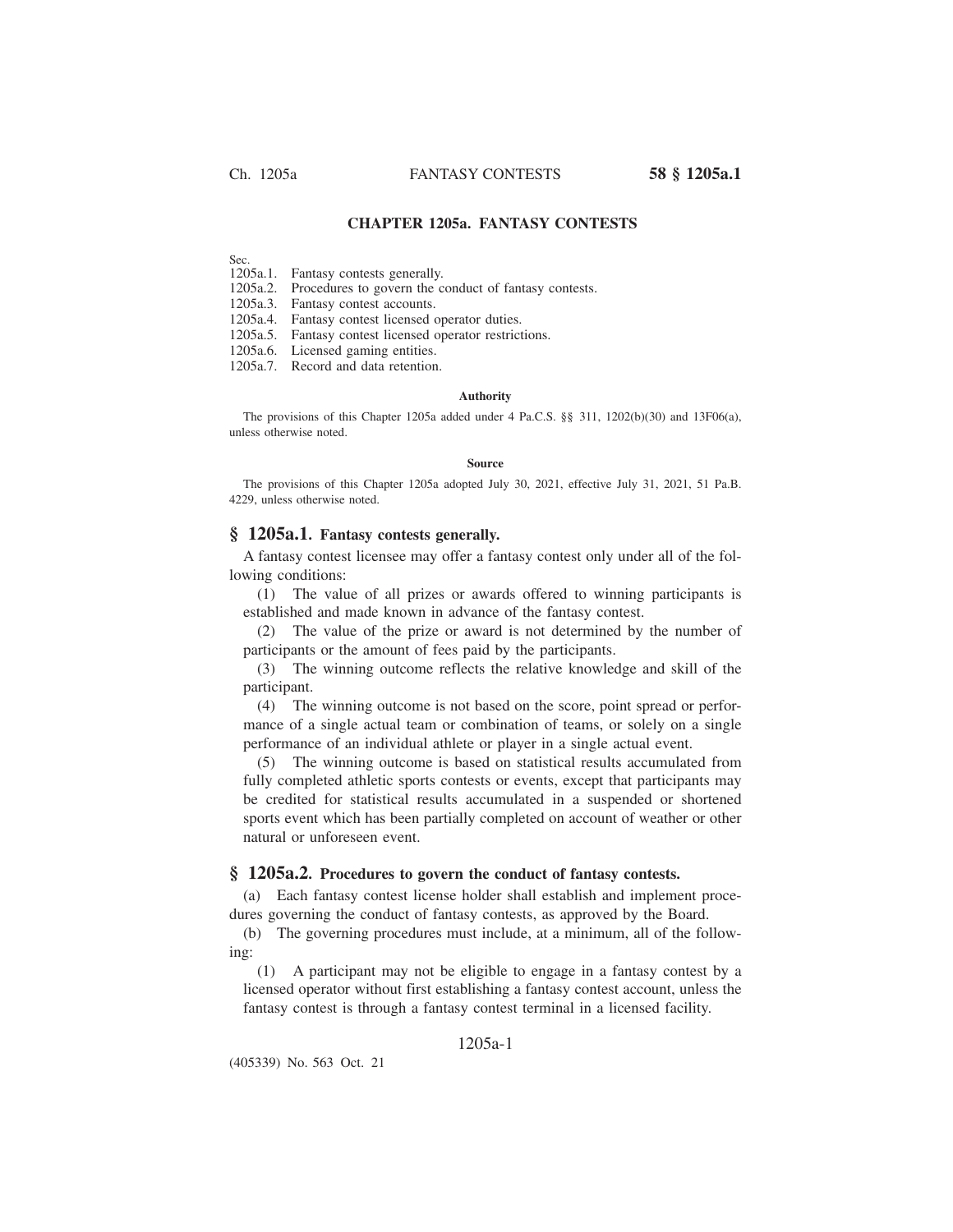(2) Prior to a participant engaging in a fantasy contest or making a deposit in a fantasy contest account, the licensed operator shall verify the age, location and identity of the participant. A person under 18 years of age located in this Commonwealth may not engage in a fantasy contest by a licensed operator. If the participant is utilizing a fantasy contest terminal in a licensed facility, the participant shall be 21 years of age or older to engage in a fantasy contest.

(3) Each time a participant enters his registered fantasy account, he shall enter his unique username and password, or other means as approved by the Board, to verify his identity.

(4) Prior to accepting of a participant's entry fee for a specific fantasy contest, all Board-approved rules, prizes and award values must be posted on the specific fantasy contest homepage in a clear and decipherable manner.

(5) Provisions to prohibit a participant who is not a beginner from participating in beginner fantasy contests, except as provided by 4 Pa.C.S. § 325(4.1)(ii) (relating to conditions of licensure). If a participant who is not a beginner attempts to and successfully enters a beginner contest, the participant's contest entry shall be voided, the participant's account shall be temporarily suspended from all further fantasy contest participation for 15 days and the licensed operator shall ban the participant from further participation in beginner fantasy contests offered by the licensed operator.

(6) Provisions to prohibit a highly experienced player from participating in fantasy contests that exclude highly experienced players. In accordance with 4 Pa.C.S. § 325(4.2) if a participant who is a highly experienced player attempts to and successfully enters a fantasy contest for which the participant is ineligible, the participant's contest entry shall be voided, the participant's account shall be suspended and the licensed operator shall ban the individual from further participation in fantasy contests offered by the licensed operator.

(7) Upon the creation of a fantasy contest account or the engagement of a fantasy contest terminal in a licensed facility, the licensed operator shall require the participant to identify any professional sports in which he currently engages in and which are subject to a fantasy contest and shall limit the participant's account from entering into contests of that sport.

(8) Allowing a person to restrict himself from entering a fantasy contest or accessing a fantasy contest account for a specific period of time as determined by the participant and implement procedures to prevent the person from participating in the licensed operator's fantasy contests.

(9) Allowing a person to restrict the total amount of deposits that the participant may pay to the licensed operator for a specific time period established by the participant and implement procedures to prevent the participant from exceeding the limit.

(10) Establishing procedures to monitor for and prevent the use of scripts.

(11) Establishing procedures determining when a fantasy contest locks and when no further entries or substitutions can be made. The procedures must

## 1205a-2

*2021 Commonwealth of Pennsylvania*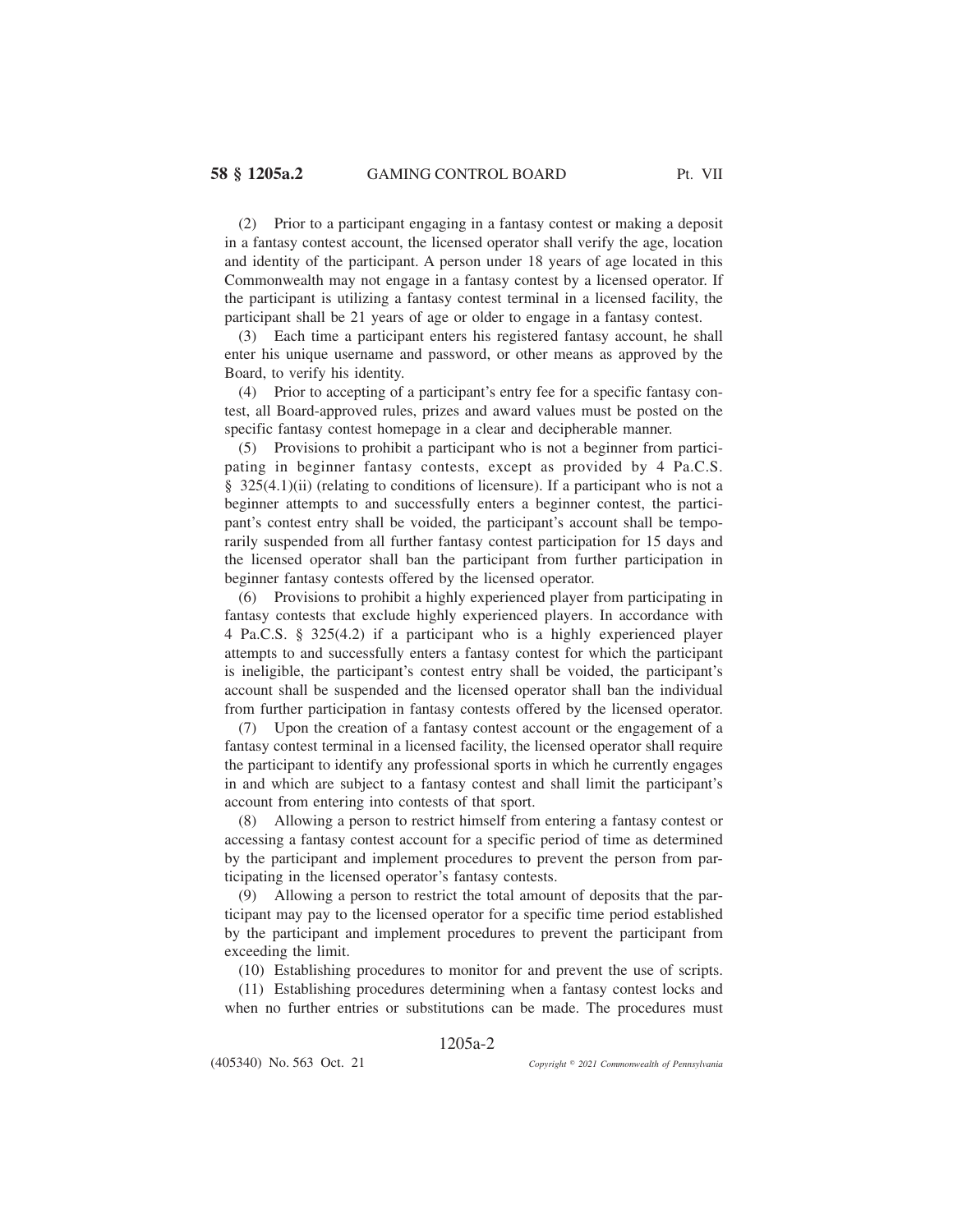require that the prize stipulated in the entry rules is available and can be demonstrated upon request of the Board.

(12) A process for a fantasy contest operator to receive and respond to participant complaints and reconciling a participant's fantasy contest account.

# **§ 1205a.3. Fantasy contest accounts.**

(a) A participant may only enter a fantasy contest by a licensed operator by first establishing a fantasy contest account with the fantasy contest operator, unless the fantasy contest is through a fantasy contest terminal in a licensed facility.

(b) The licensed operator shall perform all of the following with respect to each participant account:

(1) Verify the age, location and identity of participants in a fantasy contest prior to accepting an entry in a fantasy contest by the participant account holder.

(2) Assure the participant has funds on account sufficient to pay the fantasy contest entry fee at the time of entry.

(3) Require that each time a participant enters his registered fantasy account, the participant shall enter his unique username and password to verify his identity.

(4) Provide the account holder the option to:

(i) Restrict the participant from entering a fantasy contest or accessing a fantasy contest account for a specific period of time as determined by the account holder.

(ii) Restrict the total amount of deposits that the participant may pay to the licensed operator for a specific time period established by the participant.

(iii) Restrict the total amount of entry fees that the participant may pay to the licensed operator for a specific time period established by the participant.

(iv) Restrict the number of fantasy contests the participant may enter for a specific time period as determined by the account holder.

(v) With respect to subparagraphs  $(i)$ — $(iv)$ , a participant may make his limits more restrictive at any time but any increase to these limits must become effective only after the time-period of the previous limit has expired and the player reaffirms the requested increase.

(5) Prevent unauthorized withdrawals from a fantasy contest account.

(6) Establish protocols for participants to withdraw funds whether the account is open or closed.

(7) Establish procedures for closing accounts and paying balances.

(8) Establish procedures for the disbursement of unclaimed prizes.

# 1205a-3

(405341) No. 563 Oct. 21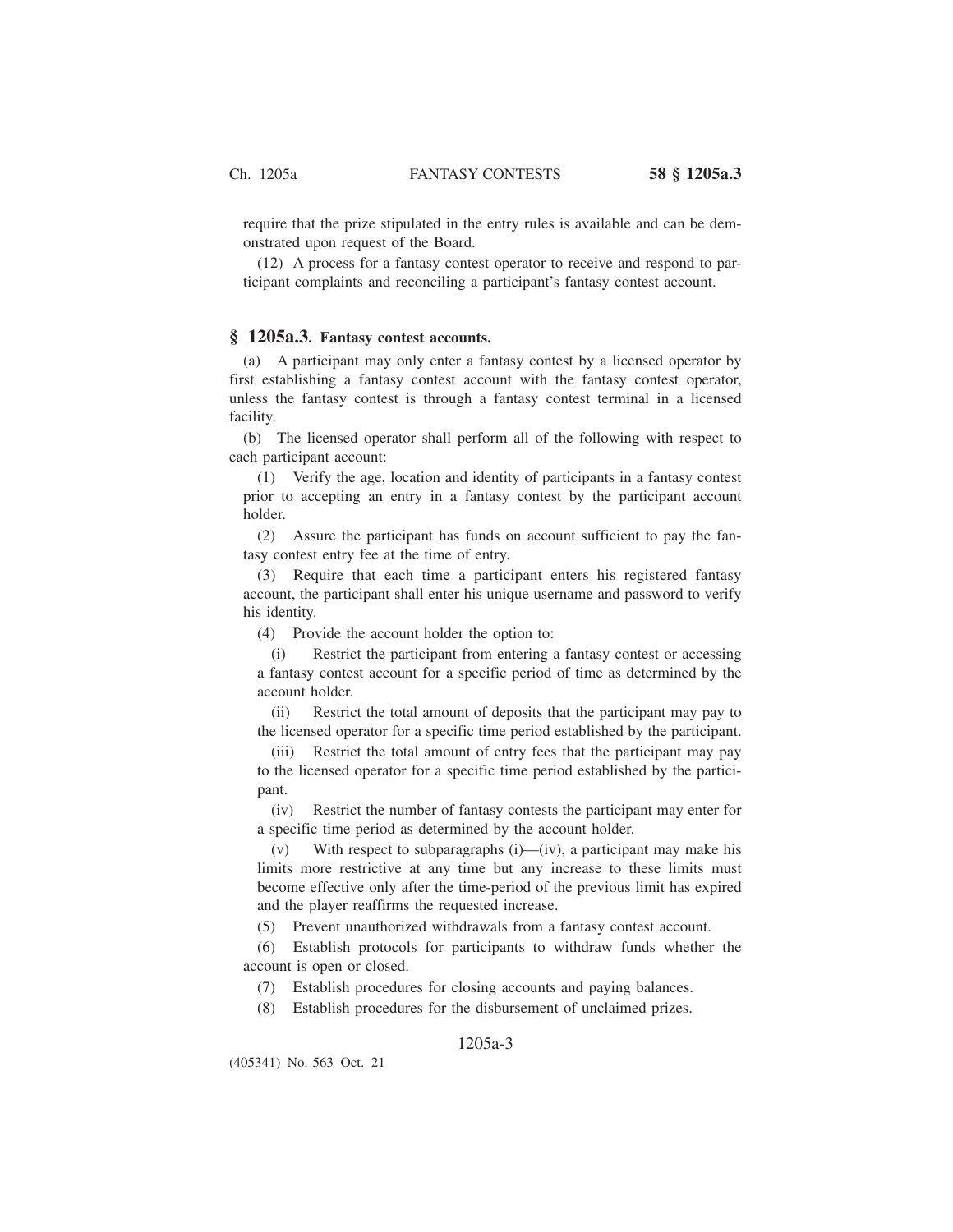### **§ 1205a.4. Fantasy contest licensed operator duties.**

(a) A licensed operator shall comply with the conditions of licensure in 4 Pa.C.S. Chapter 3 (relating to fantasy contests) and the Board's regulations.

(b) A licensed operator shall continually monitor fantasy contests for conduct which violates the provisions and restrictions of 4 Pa.C.S. Chapter 3 and the Board's regulations, and immediately take steps to report this conduct to the Bureau upon discovery.

(c) A licensed operator shall implement measures to ensure the confidentiality of participants' personal, financial and account information, and to prevent the public disclosure of this information except as provided by law.

(d) A licensed operator shall timely remit all taxes and assessments to the Department as provided for in 4 Pa.C.S. Chapter 3.

(e) A licensed operator shall cooperate with the Board, the Bureau, the Department and law enforcement authorities performing any function or duties related to monitoring, investigating or enforcing 4 Pa.C.S. Chapter 3 or regulations relating to fantasy contest-related activities.

(f) A licensed operator shall permit access to the licensee's premises and fantasy contest terminal premises used in connection with the conduct of fantasy contests for the Board, the Bureau, the Department and the Pennsylvania State Police to facilitate the ability to perform regulatory oversight and law enforcement functions.

(g) A licensed operator shall maintain a record of all participant complaints along with a description of how the complaint was resolved and reconciled, which shall be made available to the Board upon request.

(h) A licensed operator shall submit to the Bureau a record of any suspicious transactions as provided in 4 Pa.C.S. § 325(4.5) (relating to conditions of licensure) within 2 business days of having reason to know that a suspicious transaction has occurred.

(i) Each licensed operator shall maintain an office, place of business, or registered agent for service of process in this Commonwealth and shall file with the Board the address and contact information for a person or representative in this Commonwealth authorized to receive service of process, documents and requests issued by the Board. If the Board makes a request for information or delivers documents or a notice to that address, it shall constitute receipt of those documents or requests by the licensed operator or applicant. If the Board will require access to the database for the licensed operator, this information shall be kept and be made available to the Board at the Pennsylvania office, place of business, or registered agent address, or at the offices of the Board.

### **§ 1205a.5. Fantasy contest licensed operator restrictions.**

A licensed operator shall not do any of the following:

### 1205a-4

(405342) No. 563 Oct. 21

*2021 Commonwealth of Pennsylvania*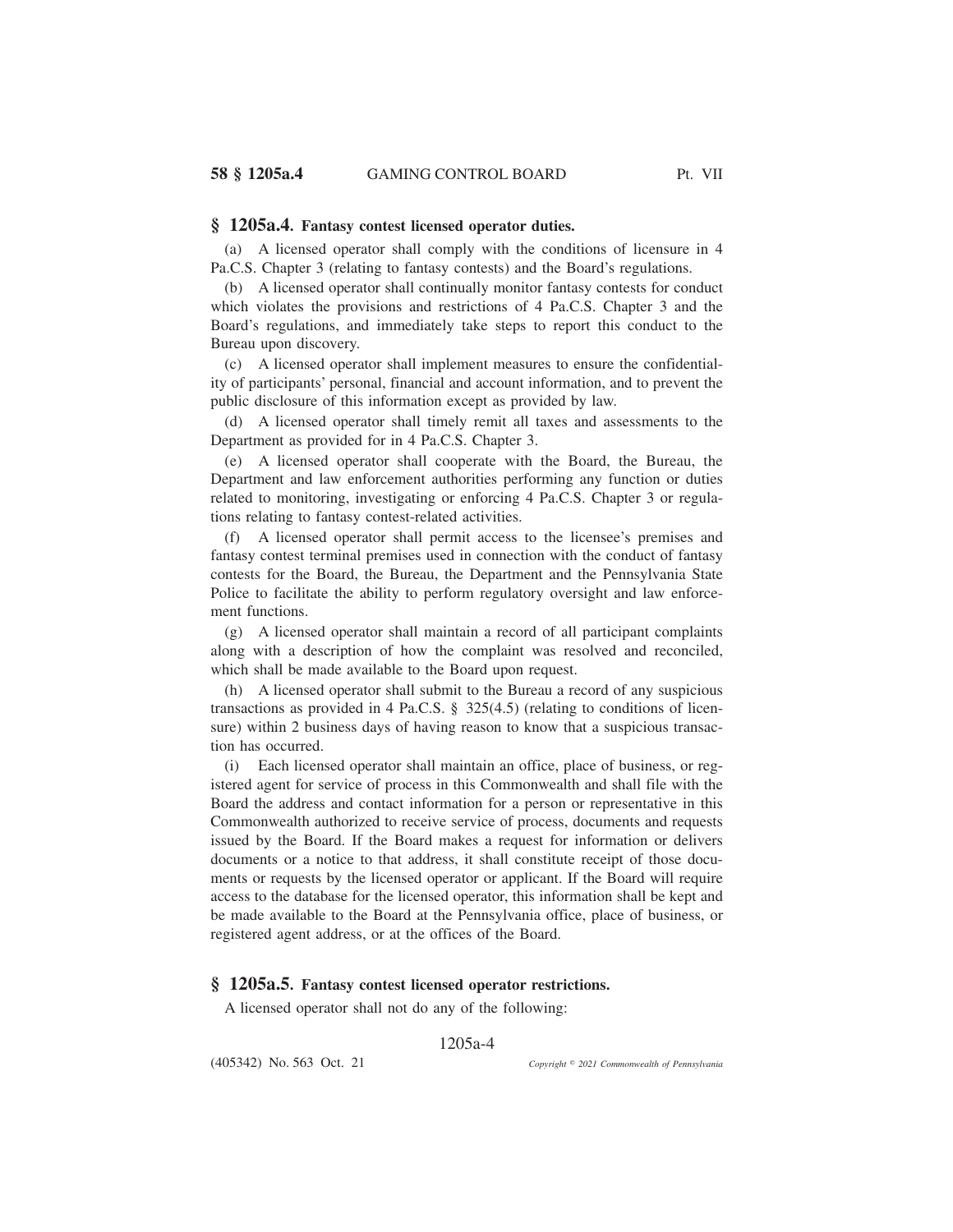(1) Permit an individual under 18 years of age in this Commonwealth to participate in a fantasy contest.

(2) Permit an individual under 21 years of age to participate in a fantasy contest which is conducted within a licensed facility.

(3) Offer a fantasy contest based in whole or in part on collegiate or high school events or players.

(4) Permit a participant to enter a fantasy contest prior to establishing a fantasy contest account, unless the licensed operator is also a licensed gaming entity and the participant enters the fantasy contest through a fantasy contest terminal located within the licensed gaming entities licensed facility.

(5) Establish a fantasy contest account for a person who is not an individual.

(6) Alter the rules established for a fantasy contest after a participant has entered the fantasy contest.

(7) Issue credit to a participant to establish or fund a fantasy contest account.

(8) Permit the use of scripts by participants. A licensed operator shall implement technologies to prevent the use of scripts.

(9) Knowingly market to a participant during a time period in which the participant has self-excluded from the licensed operator's fantasy contests.

(10) Knowingly allow a self-excluded person to collect, keep or retain a prize or award.

(11) Knowingly accept a deposit or entry in excess of a limit established by a participant for the specific time period established by the participant.

(12) Share confidential information that could affect fantasy contest play with third parties until the information is made publicly available.

(13) Knowingly permit a principal, an employee of a licensed operator or a relative living in the same household of an employee, or a principal of a licensed operator to become a participant in a fantasy contest offered by any licensed operator in which the licensed operator offers a prize or award.

### **§ 1205a.6. Licensed gaming entities.**

(a) A licensed gaming entity which holds a fantasy contest license may petition the Board for authority to place and operate fantasy contest terminals within the licensed gaming entity's licensed facility.

(b) A licensed gaming entity may not place a fantasy contest terminal on its approved gaming floor. The Board's Executive Director will approve the placement of terminals within the licensed facility.

(c) A participant entering a fantasy contest through a fantasy contest terminal is not required to establish an account with the licensed gaming entity prior to entering the fantasy contest.

(d) A licensed gaming entity which offers a fantasy contest through a fantasy contest terminal may offer slot machine promotional play or table game match

# 1205a-5

(405343) No. 563 Oct. 21